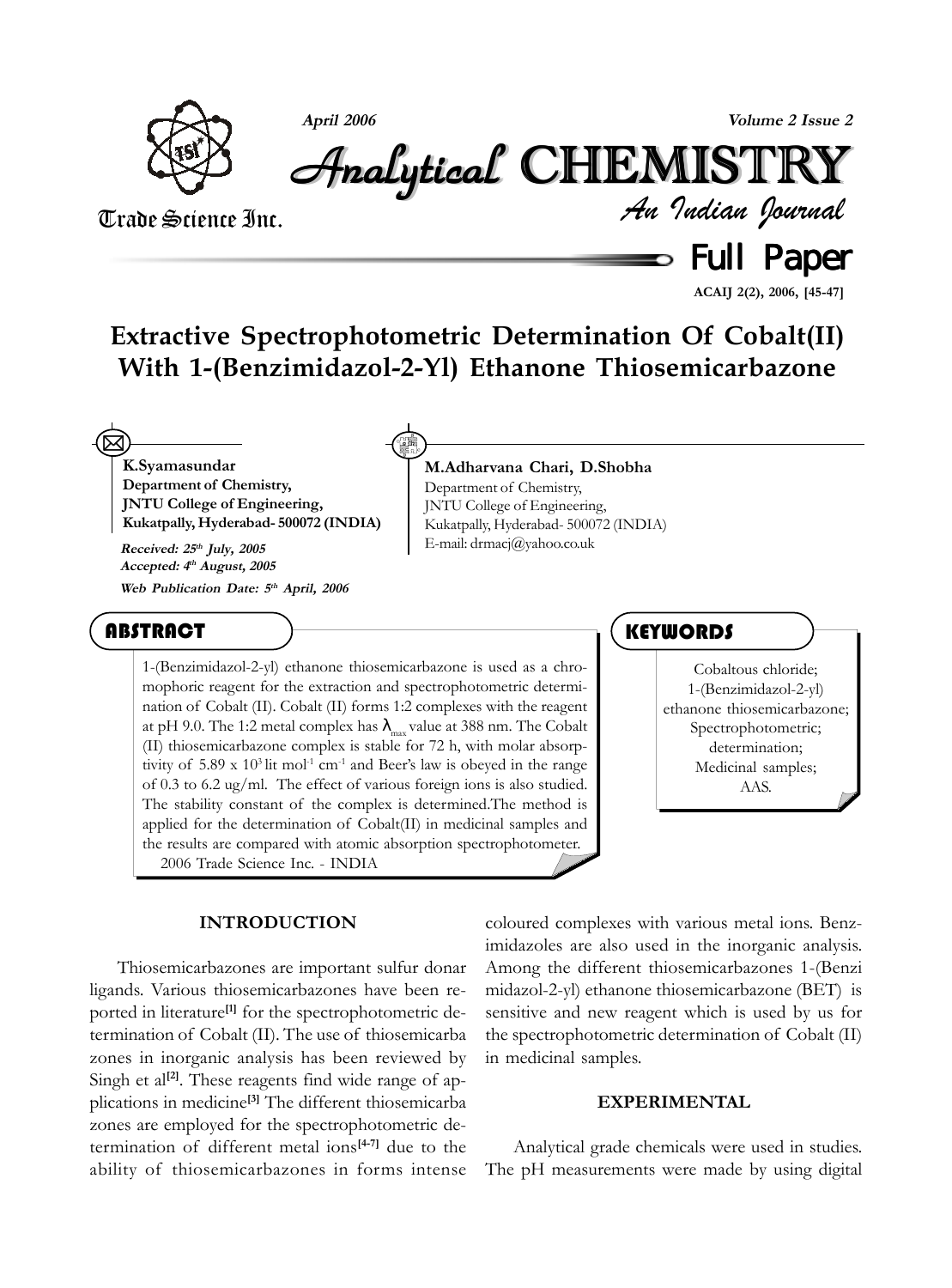pH meter Model DPH-500. The absorbance measurements were made by using U.V.visible recording spectrophotometer Model U-3210, Hitachi Corporation, Tokyo, Japan. Z-6100 (Hitachi, Japan) type of AAS is used for the determination of cobalt metal.

#### **Reagents**

#### **Cobalt (II) solution**

About 4.04 g cobaltous chloride hexahydrate  $(CoCl<sub>2</sub>·6H<sub>2</sub>0)$  is dissolved in distilled water and made up to one litre to get stock solution. Lower concentrations of Co (II) solutions are prepared by diluting the stock solution with double distilled water. The stock solution is standardized volumetrically by using oxine**[8]**.

#### **BET solution**

The reagent was prepared by refluxing methanolic 1-(Benzimidazole-2-yl) ethanone and aqueous thiosemicarbazide in CH<sub>3</sub>COOH medium using the procedure used by Chari et al<sup>[9]</sup> (m.p. 220°C). 1 x10<sup>-2</sup> M solution is used in the studies. The metal ion concentration is 5 x 10-4 M.

#### **Buffer solutions**

Buffer solutions were prepared by adopting the standard procedures**[10]**. The various solutions employed in the preparation of buffer solutions were 1 M HCl and 1 M  $CH_3COONa$  (pH 1.0-3.0), 2 M  $CH_3COOH$  and  $CH_3COONa$  (pH 3.5-6.0), 0.2 M  $CH<sub>3</sub>COOH$  and 1 M  $CH<sub>3</sub>COONa$  (pH 7.0), 2 M  $NH<sub>4</sub>Cl$  and 2 M  $NH<sub>4</sub>OH$  (pH 8-12).

#### **Preparation of sample solutions**

#### **Medicinal sample**

Neurobion and ZB LAC  $(B_2 + B_6 + B_{12})$  medicines are analysed for the determination of cobalt. A known weight of a medicinal sample is treated with a few ml of  $0.3N H_2SO_4$  in a small beaker. The contents are heated on a hot plate untill the fumes of  $H_2$ SO<sub>4</sub> cease to evolve. The contents are diluted with a little distilled water and filtered through whatman No.41 filter paper in to 100 ml standard flask and is made up to the mark with distilled water. This solution is used for further studies.

#### **General Procedure**

Different aliquots**[11]** of 10 ml solutions each containing constant volumes of 5.0 ml buffer pH (9.0), 2 ml of  $2 \times 10^{-2}$  M reagent and varying volumes of cobalt (II) solution containing 10 to 100  $\mu$ g are prepared. The solutions are shaken twice with two 5 ml portions of  $\mathrm{CHCl}_3$  for 60 seconds. The organic phases are dried and absorbances are taken at 388 nm against reagent blank. A linear plot passing through the origin is obtained when absorbance is plotted against the amount of the metal ion.

#### **RESULTS AND DISCUSSION**

The absorption spectra of the BET and its cobalt complex are recorded in the wavelength range 300 to 500 nm individually against buffer and reagent blank respectively. The reagent showed the negligible absorbance and cobalt (II) complex showed absorbance at 387 nm. Job's and mole ratio methods are applied for the determination of composition of the complex.

The cobalt metal forms complex with BET in 1:2 ratio (M:L) under the experimental conditions. The complex colour is stable for 72 h, and absorbance remains constant in the pH range 8.0 to 9.5. The studies are carried out at pH 9.0 using ammonical buffer. A ten fold molar excess of the reagent is used to obtain maximum colour intensity. The method obeyed Beer's law in the range of 0.3 to 6.2  $\mu$ g/ml. The molar absorptivity of the cobalt (II) complex is found to be 5.89 x  $10^3$  lit mol<sup>-1</sup> cm<sup>-1</sup>. The stability constant of the complex is  $4.942 \times 10^{16}$ .

#### **Effect of foreign ions**

The effect of foreign ions in the determination of 5.893 µg/ml of cobalt (II) was studied. The tolerence limits of other anions and cations are represented in TABLE 1.

#### **Applications**

Known quantity of ZB-LAC is treated with HCl and diluted to with water into 100ml volumetric flask and used for the spectrometric determination.

Cobalt present in medicinal samples was determined by simple known procedure. Into 25ml sepa-